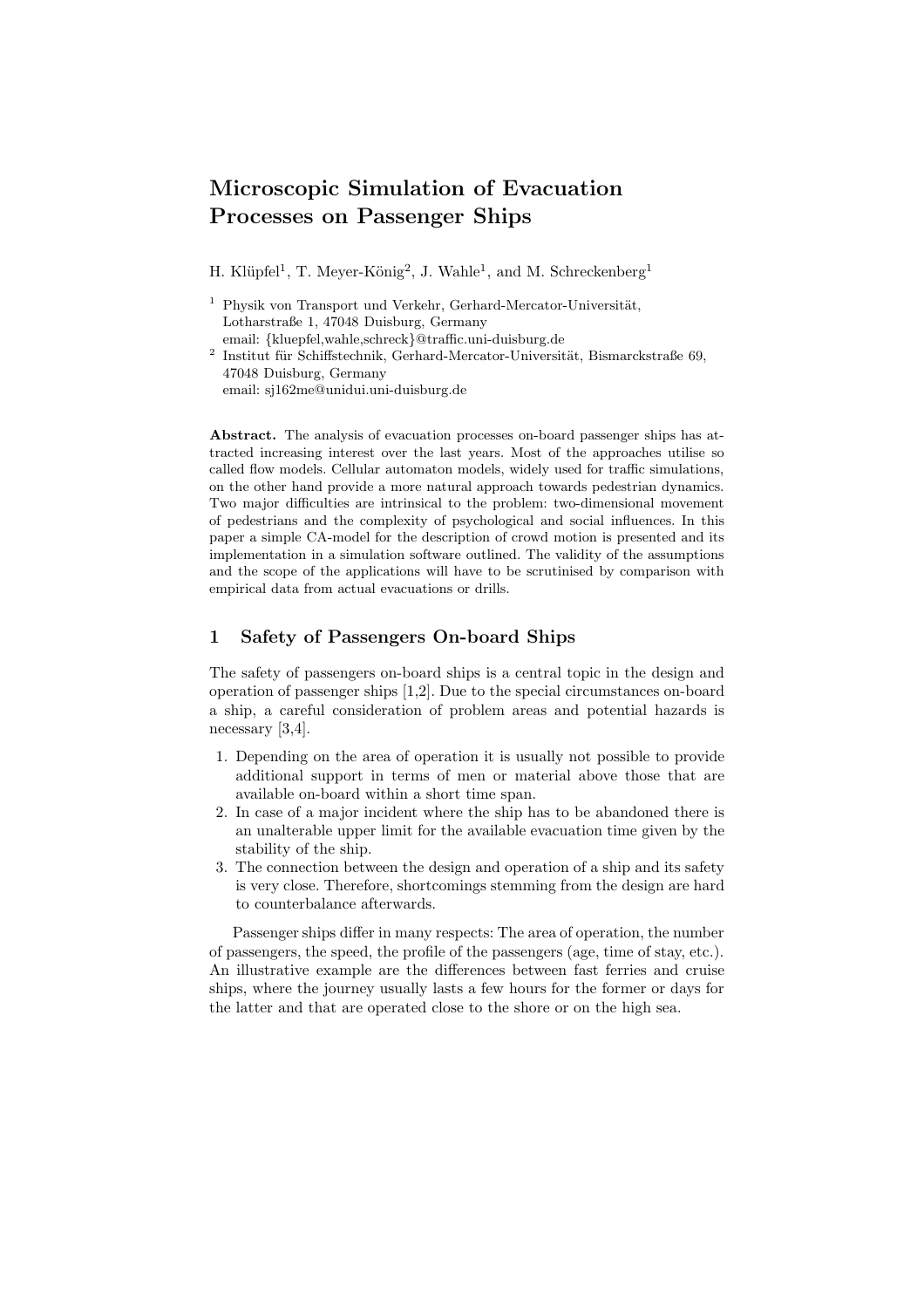In any case, it is essentially important to assess and validate the safety of a certain design and operational procedure. There are two main aspects that have to be kept in mind: one is the overall evacuation time which is used as a benchmark and the second is the sequence of the evacuation. With regard to the latter the aim is the identification of potential bottlenecks and retardation. Applied at an early stage of design such an analysis will not only pursuit the validation of an existing design or evacuation plan but also their improvement. Special attention has to be paid to the various influences on the outcome of an evacuation illustrated in Fig. 1.



Fig. 1. The design and operation of a ship influence the movement of passengers on-board. The diagram shows the most important factors with regard to safety and evacuation. MES is short for Marine Evacuation System which comprises slides and life-rafts. This is understood to include lifeboats where they are part of the evacuation system.

The outline of the paper is as follows: The next section will give an overview of the different approaches to model pedestrian dynamics. In Section 3 we will present a cellular automaton model for pedestrian motion which provides the basis for the simulations presented in Section 4. Finally, we will summarise the results and give a conclusion regarding future developments.

#### **2 Different Approaches to Pedestrian Dynamics**

Pedestrian traffic can be modelled on different temporal and spatial scales (for an overview cf. [5,6] and references therein). In principal, there are two different approaches for the mathematical modelling of pedestrian flows, namely the microscopic and macroscopic. Macroscopic models are based on the similarities of pedestrian flows with liquids or gases [7–9]. The basis of such a model is the continuity equation which has to be supplemented by data about the relation of density and flow. The analysis of empirical data has revealed that the velocity distribution of pedestrians is nearly Gaussian [10,11]. Such empirical data are used to calibrate the parameters, like the viscosity or the Reynolds number. Unfortunately, these parameters are hard to identify in real world systems.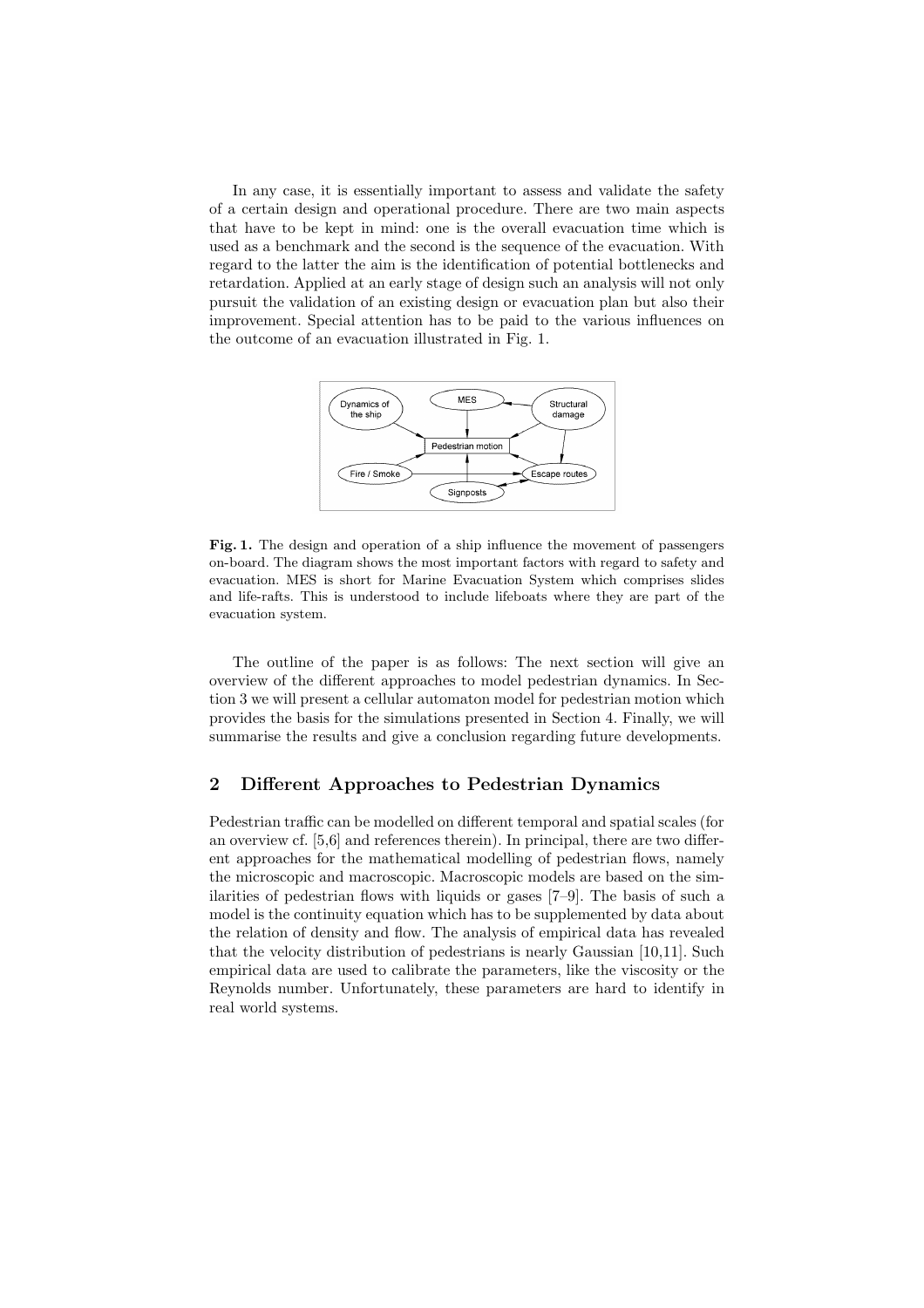In microscopic models the pedestrians are identified as basic entities [12]. On contrary to macroscopic models the movement of single persons is modelled. Although this increases the computational effort, it allows to take into consideration individual behaviour. Every person is described by a set of parameters, e.g., age, sex, or walking speed. For a realistic simulation these are drawn from distributions.

One example for a microscopic model is the social force model by Helbing [5]. The influences of the physical and social environment are described by a social field, which is continuous in space. In some microscopic models the space is subdivided into cells of a certain size, which are either occupied by one or several persons [13–16]. In the next section we will describe a first cellular automaton approach based on few first principles.

For complex practical applications one can think of combinations of both approaches, either in the sense that the scale lies in between a description of single persons on the one and completely neglecting individuality on the other hand. Furthermore, a combination of fluid-dynamic and microscopic models in a semi-phenomenological way is possible: Some parts of the system are described by cellular automata, the connection is made via a phenomenological hydrodynamic model.

# **3 A Cellular Automaton Model for Crowd Motion**

Cellular automata are widely used in traffic simulation. For an overview cf. [17–20]. They are, however, basically one-dimensional. A road is divided into lanes and the direction of the moving cars is fixed. A similar approach for pedestrian movement where overtaking or passing is introduced via lanechanging can be found in [16]. Pedestrian motion is usually different: the movement is truly two-dimensional, acceleration occurs instantly and change of the direction is possible and takes only a very short time. Nevertheless, several cellular automata have been developed for pedestrian dynamics [13,14,16]. The connection between the individual parameters and the crowd flow made in a simulation by an algorithm based on the motion of single persons is shown in Fig. 2.

The basic principles of the cellular automaton model for pedestrian flow described in this paper are the following [21]:

- 1. The floor plan is divided into quadratic cells. The length of one side is 0.4 m (cf. Fig. 3).
- 2. Each cell can either be empty or occupied by only one person.
- 3. Individual persons may differ in their characteristics or abilities. This is reflected by a set of parameters. The values of those parameters vary individually.
- 4. The motion of the people is described by their direction and walking speed and obeys universal laws that hold for everyone.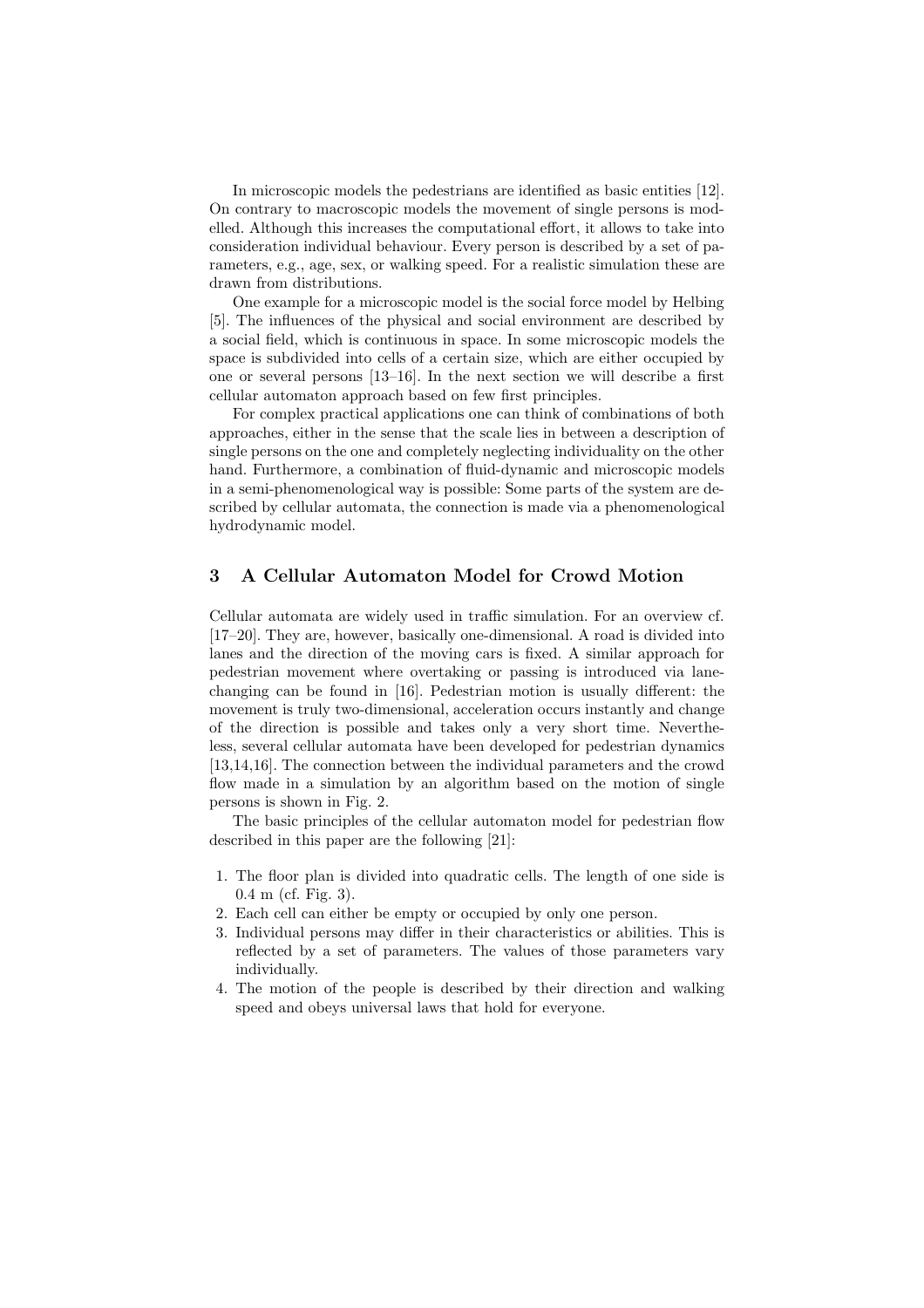

**Fig. 2.** The algorithm models the evacuation sequence on the level of individual persons interacting with each other. Due to the stochastic factors the result is nondeterministic, e.g., a statistical distribution for evacuation time, etc.

5. Walking speed and direction might be altered non-deterministically with certain probabilities. This accounts for various psychological and social factors not directly represented in the model.

The walking speed is at most 5 cells/second corresponding to 2 m/s where every person has an individual upper limit  $v_{\text{max}}^i$  due to his or her physical abilities. For the actual speed it holds  $v^i \leq v_{\text{max}}^i$ .

Once the floor plan is discretised and the initial distribution of the passengers entered, the positions are updated sequentially, where the current person is chosen at random. It is desired to choose the direction along the shortest escape route and maximise the walking speed  $v^i \rightarrow v_{\text{max}}^i$ . The route choice is supported by looking ahead as far as possible; the maximal distance covered is limited by an individual parameter  $d_{\text{sight}}^i$ , however; walls, bendings, and other people reduce the sight. If the destination cell is occupied then alternative cells are chosen, first by varying the direction then by reducing the walking speed. If forward motion is not possible the person comes to a halt. This might cause "deadlock" situations that are resolved after a certain number of time-steps. If a person has not moved at all longer than  $t_{\rm dl}^i$  she or he turns around.

There is a random probability  $p_{\text{dir}}^i$  for swaying (e.g., abruptly changing the direction) and indecision  $p_{vel}^i$  (e.g., stopping). Both are random numbers between zero and one drawn from a uniform distribution. This is to account for further influences that have not been included yet, like psychological factors or the dynamics of the ship.

Once the destination cell is determined  $(x_{\text{dest}}, y_{\text{dest}})$  the person tries to move directly towards this cell swerving other persons and obstacles. The algorithm is schematically presented in Table 1.

In our approach we have utilised a random sequential update, whereas a parallel update is commonly used in cellular automaton models and in many cases it is crucial for their validity and success. On the other hand in the situation described here, where the update does not represent the movement of bacteria or ants, but rather the dynamics of human beings which is more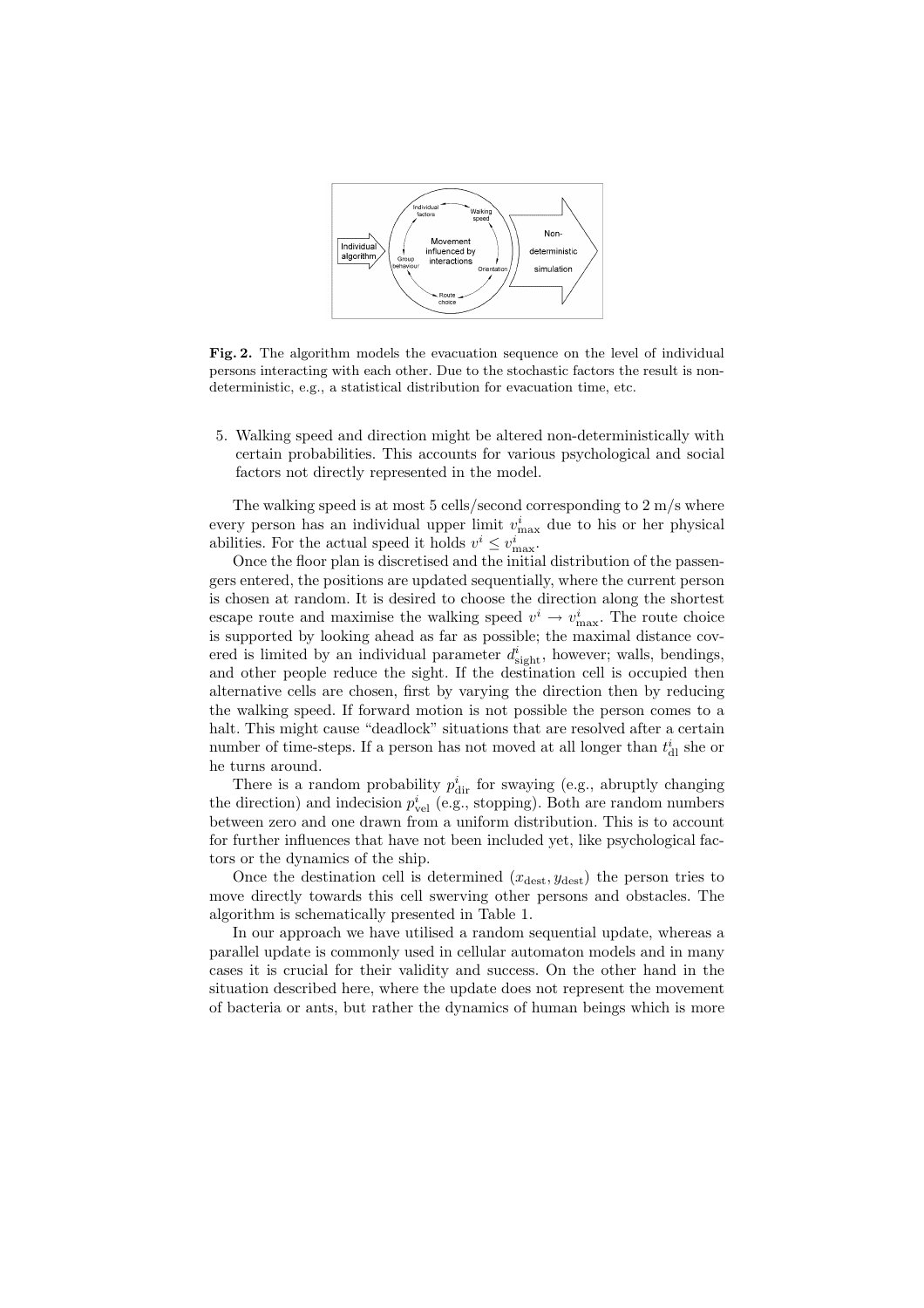|   |    |         |                             | $\blacktriangleright$ |  |  |  |  |  |    |    |    |     |   |  |
|---|----|---------|-----------------------------|-----------------------|--|--|--|--|--|----|----|----|-----|---|--|
|   | N  | العتماء | $\mathbb{R}^{\mathbb{Z}^d}$ | ı Ø                   |  |  |  |  |  | ĸ. | к. | к. | -29 |   |  |
|   | ٨, |         | Ì                           | ∛                     |  |  |  |  |  |    |    |    |     | t |  |
|   | к. |         |                             |                       |  |  |  |  |  |    | к. |    |     |   |  |
|   |    |         |                             |                       |  |  |  |  |  |    |    |    |     |   |  |
| ¥ |    |         |                             |                       |  |  |  |  |  |    |    |    |     |   |  |
|   |    |         |                             |                       |  |  |  |  |  |    |    |    |     |   |  |

**Fig. 3.** Schematic view of a number of cabins facing a corridor. The floor plan is divided into quadratic cells where the length of one side is 0.4 m. Information about possible walking directions is given by the small arrows that represent signposts or panic bars. Possible routes emerging through orientation along the signposts are shown by the thicker long arrows.

complex on the individual scale a sequential update might be tolerable or even better than a parallel update. One might also think of an additional individual parameter like the ability to assert oneself that would make a parallel updating scheme superfluous. As long as those topics are neither investigated by simulation nor by comparison to empirical data it would be premature to give a decisive statement.

## **4 Simulating Evacuation Processes for Passenger Ships**

The investigation and simulation of evacuation processes has originally been applied to buildings [15,22–24] or in the the aviation industry [25]. Recently, however, the methodology has also been transfered to ship evacuation, taking into account the special circumstances outlined in Section 1 [3,4,26,27].

Hitherto, escape routes on ships have been planned according to non-performance based rules stated in the regulations for "Safety of Live at Sea" (SO-LAS) [1,28] formulated by the International Maritime Organisation (IMO). The width of doors and hallways was determined by simple empirical formulas to ascertain a minimal flow of persons. Interactions that occur in crowd motion have been accounted for  $-$  if at all  $-$  by factors in these formulas. On the way towards a performance based methodology, e.g. assessing the evacuation sequence and time, a first step has been to introduce preliminary guidelines based on a hydrodynamic model [2].

The next logical step is to go towards a method that is based on single persons as the smallest entities to take into account individual differences. Bottlenecks will be identified during the simulation and it is possible to calculate the overall evacuation time based on the interaction of individuals, which causes the complex phenomena observed in passenger flow and evacuations. Moreover, it shows how many people will come to each assembly station and where improvements in the architecture of the ship are possible.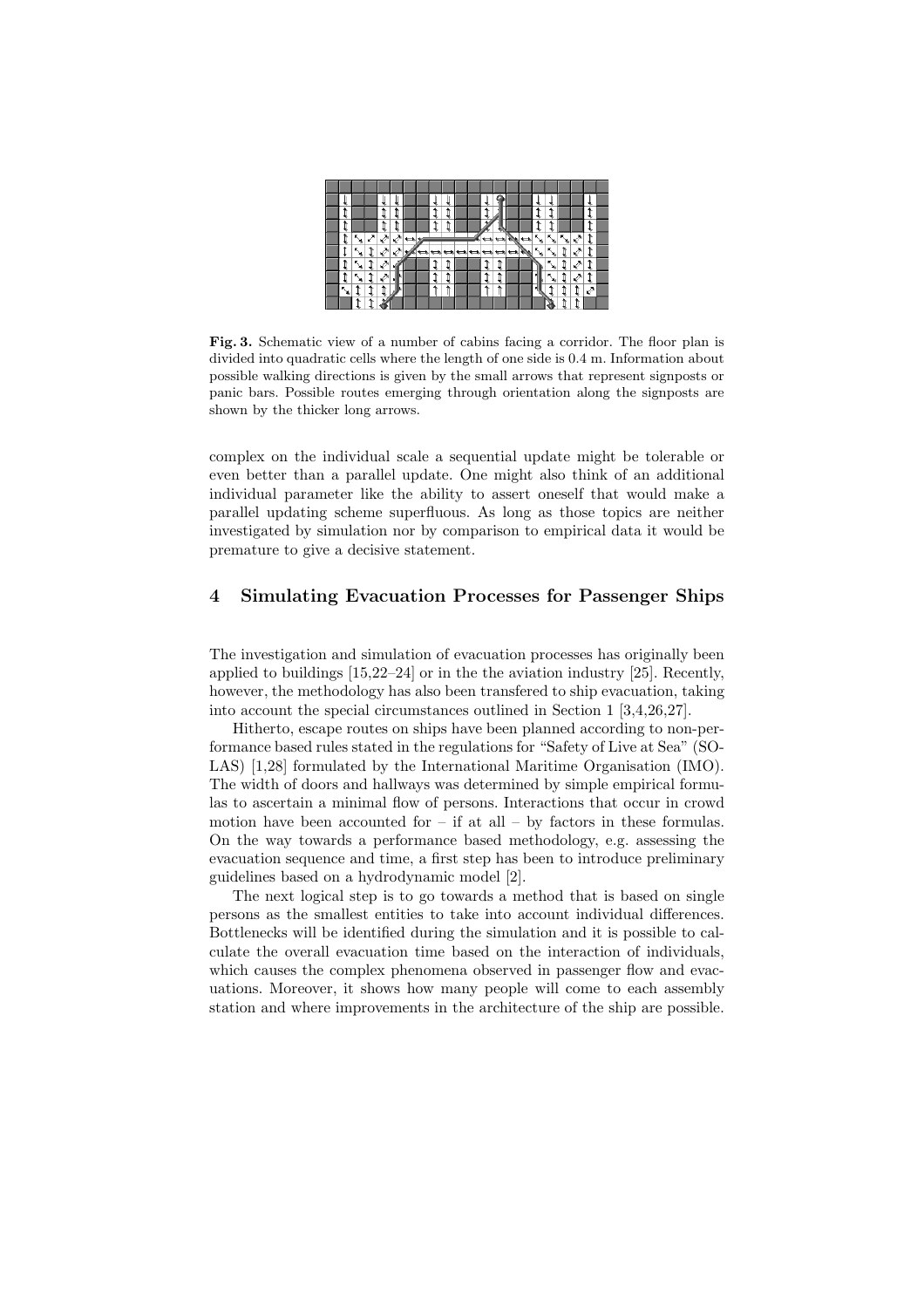$f{or}$   $i := 1$   $f{or}$   $NumberOfPersons$   $f{or}$   $1$   $f{do}$ 

The array of persons is assumed to have been shuffled.  $Indexision := rand()$ ;  $Sway := \text{rand}($ ; ... Scan fields ahead (at most  $d_{\text{sight}}^i$ ) following the signposts  $\rightarrow$  *sight, destination* ( $x_{\text{dest}}, y_{\text{dest}}$ )  $sight \leq n_{\text{sight}}^i$  $v = \max(v_{max}^i, \frac{sight}{4});$  $\mathbf{if}$  (*Indecision*  $\leq p_{\text{vel}}^i$ )  $\mathbf{then}$   $v = 0$ ;  $\mathbf{fi}$  $dir = (y_{\text{dest}} - y_{\text{curr}}, x_{\text{dest}} - x_{\text{curr}});$  only discrete values in steps of  $45°$  $\frac{\textbf{if}}{\textbf{if}} \text{ counter}^i > t^i_{\text{dl}} \text{ then } \text{dir} + 180^\circ; \text{ } \frac{\textbf{fi}}{\textbf{if}}$  resolve deadlock  $\frac{\textbf{if}}{\textbf{f}} \left( \text{Sway} \right) = p_{\text{dir}}^i \right) \frac{\textbf{then}}{\textbf{f}} \text{dir} = \pm 45^\circ; \quad \frac{\textbf{fi}}{\textbf{f}}$  with random probability **for** *j* := 0 **to** *v* − 1 **step** 1 **do if** (destination cell free) **then** move; **else**  $dir \pm 45°$  with random probability; **if** (destination cell free) **then** move; **else**  $v = 0$ ;  $counter<sup>i</sup> + +$ ; **fi fi od if** (current position on rescue cell) **then** take person*i* out; **fi od**

**Table 1.** Outline of the CA-transition function. This is the loop over all persons done in one time step (assumed to be one second in reality). It will be repeated until all persons have reached the rescue cells.

The advantages of a simulation are clear: In contrast to a incomprehensible formal calculation, where only the output does have a well-defined meaning, the sequence of an evacuation is visualised.

Above the parameters  $v_{\text{max}}^i$ ,  $p_{\text{dir}}^i$ ,  $p_{\text{vel}}^i$ ,  $t_{\text{dl}}^i$ , and  $n_{\text{tight}}^i$  that pertain to the individual person, there are two parameters that are mainly determined by the evacuation system: the time to deploy the evacuation system  $t_{\text{deplov}}$  and the time it takes one person to embark  $t_{\text{embark}}^i$ . Finally, the reaction time  $t_{\text{react}}^i$  is a mixture since it comprises both, personal and external influences. It may include the time it takes to detect a fire and trigger the alarm as well as the individual reaction time. The former can be represented by a general offset. However, this will just increase the overall evacuation time and can be added afterwards. For a single person the time to leave the ship or dangerous area is  $T^i = \max(t_{\text{deploy}}, t^i_{\text{move}} + t^i_{\text{react}}) + t^i_{\text{embark}})$ , where  $t^i_{\text{move}}$  is calculated as outlined in Table 1. The overall evacuation time is then  $T = \max_i T^i$ .

The comparison of a simulation with evacuation drills bears a number of difficulties, though. On the other hand, the advantages of a simulation stem from the same reasons as the problems. Evacuation drills are carried out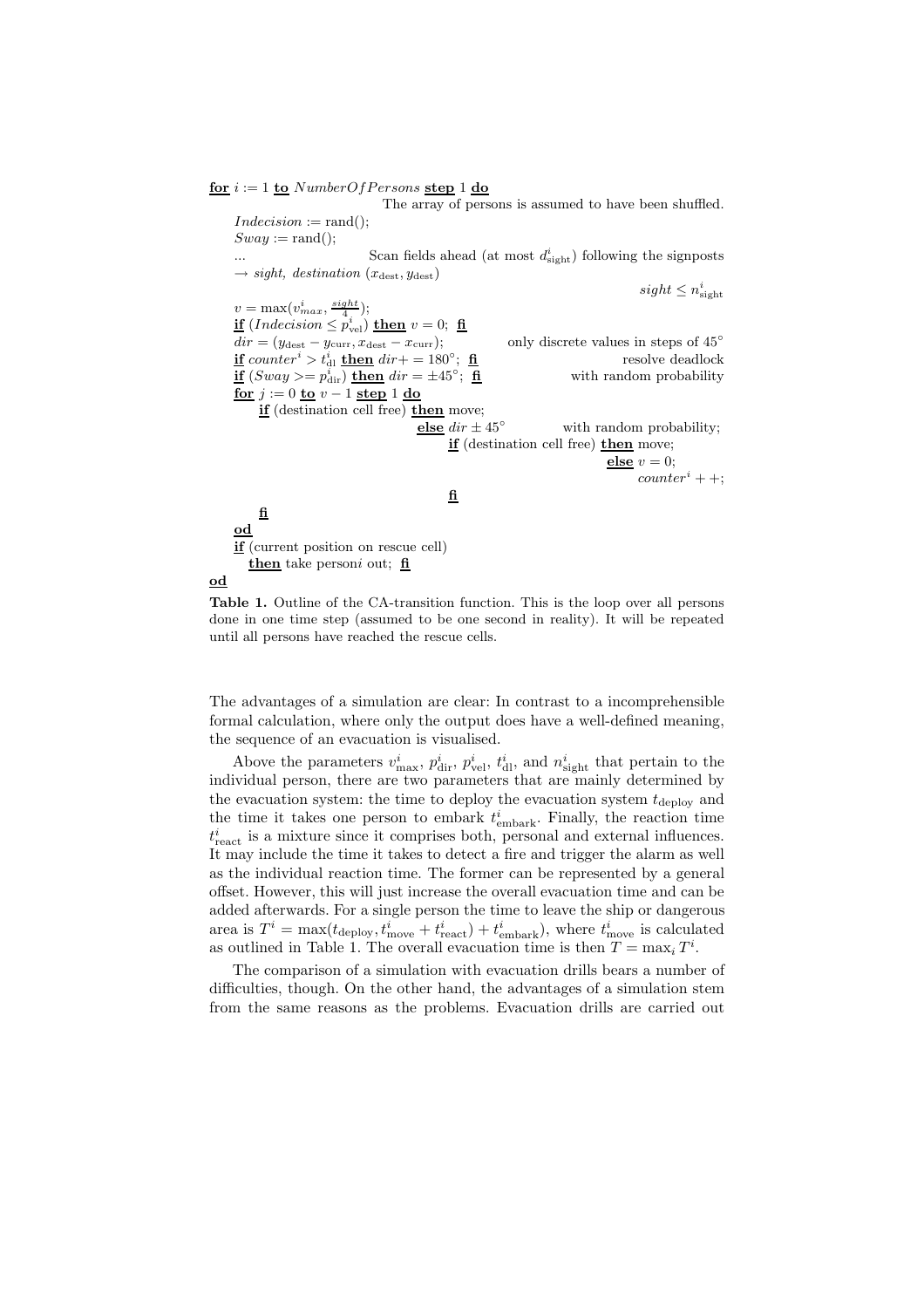under ideal conditions: The ship lies in the harbour, the people are instructed and told not to hurry and take care not to get injured. There is of course no fire or structural damage. If a simulation, however, is able to reproduce or predict the outcome, e.g. evacuation time or retardation areas, of a drill, it can be used to include aggravating circumstances like heel or trim, fire or structural damage or the insufficient orientation or non-optimal behaviour of passengers due to stress.

Every fast ferry or High Speed Craft undergoes a practical evacuation drill. To save costs and reduce the effort, usually one half of the ship is used carrying half or less of the maximal passenger load.



**Fig. 4.** A sample output of simulation of a high speed craft: Walls and inaccessible areas are drawn black. Persons are represented by coloured dots (shown in greyscale here), dark grey means zero and light grey maximal velocity. Initially all the people are in the right half, the exit is at the left, on the lower deck, shown in the upper part of the picture.

For the test of the high speed craft that has been investigated in our simulation (the floor plan is shown in Fig. 4) there have been 100 persons on-board the ship that is build to carry a total of 450 persons. The escape route for both the test and the simulation was chosen to be the worst case namely passengers starting in the front and embarking via the evacuation system in the rear. Figure 4 shows a sample output of the simulation at one time step.

The parameters are chosen from uniform distributions: 2 cells/s  $\leq v_{\rm max}^i \leq$  $5 \text{ cells/s}, 10 \text{ s} \leq t_{\text{d}1}^i \leq 40 \text{ s}, 10 \text{ cells} \leq d_{\text{sight}}^i \leq 100 \text{ cells}, 0 \text{ s} \leq t_{\text{react}}^i \leq 10 \text{ s},$  $0 \le p_{\text{vel}}^i \le 0.3$ , and  $0 \le p_{\text{dir}}^i \le 0.01$ .  $t_{\text{embark}}^i$  was set to 5 s for all persons and  $t_{\rm deplov}$  to 300 s (5 minutes).

After 100 simulation runs the mean value of the evacuation time was close to that gained in the test. For example, in the simulation the first person reached the embarkation station after 20 to 30 seconds, in reality after 24 seconds. The overall evacuation time of 14 minutes in the test lies within the range determined in the simulation. The bottleneck is the time to deploy the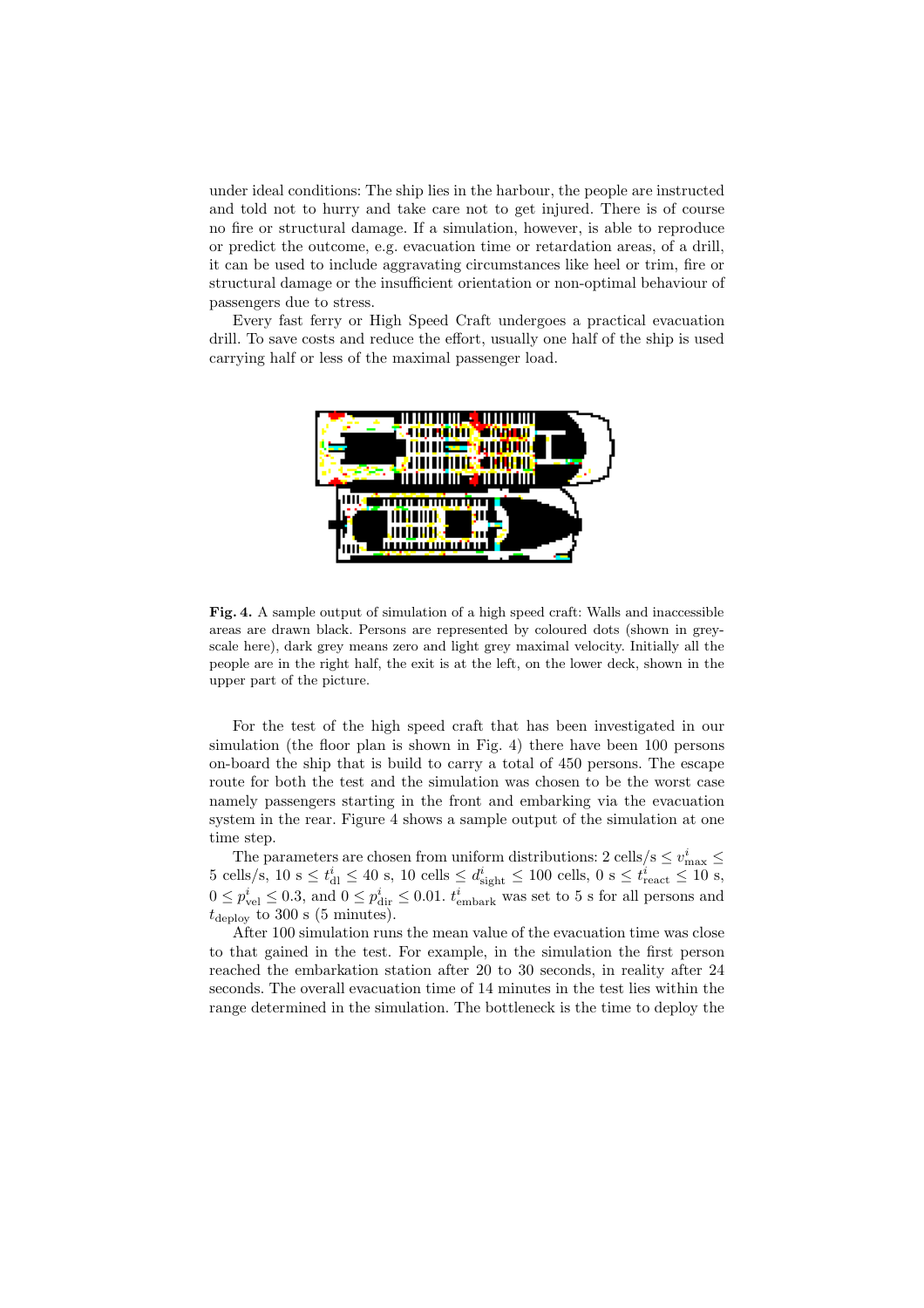MES which caused jams in front of the exits. This comparison of evacuation drills with simulation results will be used in future to collect more data and calibrate the model.

The evacuation plans for ships that are already built can profit by a simulation, too. If there are any bottlenecks they can be mitigated by an appropriate behaviour of the crew and the adaption of the evacuation procedure. And the software might be used for training purposes. The clear visualisation can provide a way to understand phenomena like crowd motion and the influence of subtle changes or differences in the geometry or evacuation procedure.

### **5 Summary and Conclusion**

We have introduced a microscopic model for pedestrian dynamics. Based on this cellular automaton, simulations of ship evacuations have been carried out. It is possible to reproduce the results of evacuation drills that take place under ideal conditions if the parameters are chosen appropriately. Scenarios that cannot be accessed via evacuation tests — including increased stress, heel or trim, fire and structural damage — can be simulated. Therefore a computer simulation is a fast and cost-effective tool to assess and increase ship safety at both design and operational phase. However, the desired standards in terms of acceptable evacuation times in different scenarios have to be set by the authorities and the shipping industry.

#### **Acknowledgement**

The work presented in this paper has been done within the BYPASS research project. We thank the German Federal Ministry of Education and Research (bmb+f) for financial support. We are indebted to Captain Peter Olsson from the German Federal Ministry of Transport, Building, and Housing (BMVBW) for fruitful discussions and valuable hints regarding the various aspects of ship safety and relevant international regulations.

#### **References**

- 1. IMO, editor. Safety of Life at Sea (SOLAS), chapter II-2/28-1.3. IMO, London, 1974. http://www.imo.org.
- 2. IMO. Interim guidelines for a simplified evacuation analysis on ro-ro passengers ships.  $MSC/Circ.909$ , 1999. www.imo.org/imo/circs/msc/71/list.htm.
- 3. L. C. Boer and W. Bles. Evacuation from ships: Account for ship motion. In Safety of transportation: Imbalance between growth and safety, Delft, 1998. detailed description of a simulation project for the evacuation of passenger ferries; experiments with real passengers.
- 4. L. C. Boer and A. Vredeveldt. Way-finding behaviour and technical guidance systems. In 21th Century Cruise Ship, London, 1999. Royal Inst. of Naval Architecture.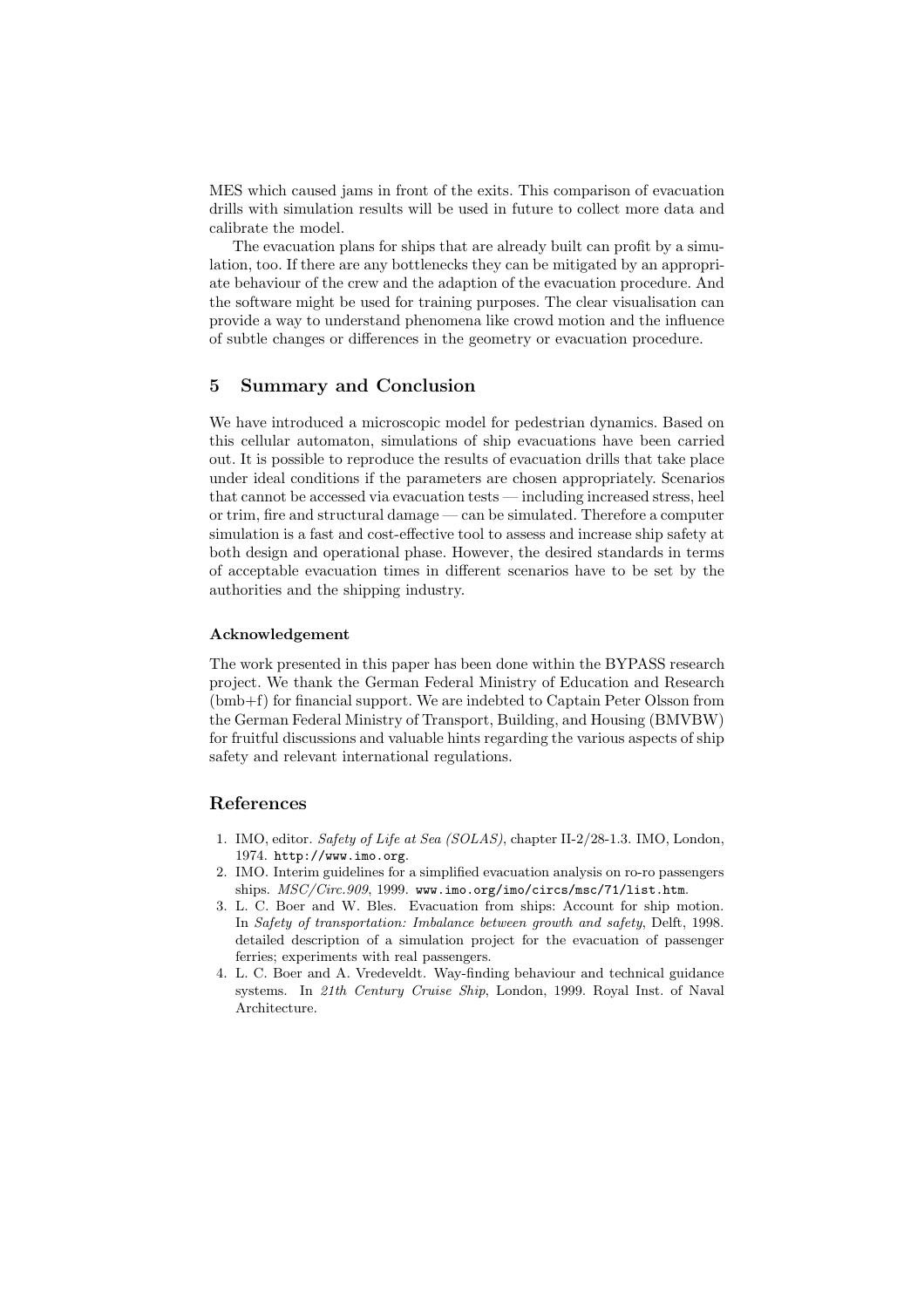- 5. D. Helbing. Verkehrsdynamik. Springer, Berlin, 1997.
- 6. H.W. Hamacher and S.A. Tjandra. Modelling emergency evacuation an overview. to be published, 2000.
- 7. L.F. Henderson. On the fluid mechanics of human crowd motion. Transpn. Res., 8:509–515, 1974.
- 8. D. Helbing. A fluid-dynamic model for the movement of pedestrians. Complex Systems, 6:391–415, 1992.
- 9. S.P. Hoogendoorn and P.H.L. Bovy. Pedestrian speed density functions using gas-kinetic modelling. In Piet H.L. Bovy and R. Thijs, editors, Estimators of travel time for road networks, pages 107–130. Delft University Press, 2000.
- 10. L.F. Henderson. The statistics of crowd fluids. Nature, 229, 1971.
- 11. L.F. Henderson. Sexual differences in human crowd motion. Nature, 240:353– 355, 1972.
- 12. P.G. Gipps and B. Marksjö. A micro-simulation model for pedestrian flows. Mathematics and Computers in Simulation, 27:95–105, 1985.
- 13. M. Muramatsu, T. Irie, and T. Nagatani. Jamming transition in pedestrian counter flow. Physica A, 267:487–498, 1999. /pedestrian/muramatsu/jamtrans.pdf.
- 14. M. Fukui and Y. Ishibashi. Self-organized phase transitions in CA-models for pedestrians. J. Phys. Soc. Japan, 8:2861–2863, 1999.
- 15. M. Ebihara, A. Ohtsuki, and H. Iwaki. A model for simulating human behavior during emergency evacuation based on classificatory reasoning and certainty value handling. Microcomputers in Civil Engineering, 7:63–71, 1992.
- 16. Victor J. Blue. Bi-directional emergent fundamental pedestrian flows from cellular automata microsimulation.
- http://www.ulster.net/ vjblue.
- 17. K. Nagel and M. Schreckenberg. A cellular automaton model for freeway traffic. J. Physique I, 2:2221–2229, 1992.
- 18. M. Schreckenberg and D.E. Wolf (eds.). Traffic and Granular Flow '97. Springer, Singapore, 1998.
- 19. D. Helbing, H.-J. Hermann, M. Schreckenberg, and D.E. Wolf, editors. Traffic and Granular Flow '99, Berlin, 2000. Springer.
- 20. D.E. Wolf. Cellular automata for traffic simulation. Physica A, 263:438, 1999.
- 21. H. Klüpfel, T. Meyer-König, J. Wahle, and M. Schreckenberg. Microscopic simulation of evacuation processes on passenger ships. In Proceedings of the Fourth International Conference on Cellular Automata for Research and Industry, Karlsruhe, 2000. accepted.
- 22. G. Proulx. Evacuation time and movement in apartment buildings. Fire Safety Journal, 24:229–246, 1995.
- 23. G. G. Løvås. On the importance of building evacuation system components. IEEE Transact. on Eng. Man., 45:181–191, 1998.
- 24. H.W. Hamacher and S. Tufekci. On the Use of Lexicographic Min Cost Flows in Evacuation Modelling. Naval Res. Log., 34:487–503, 1987.
- 25. E.R. Galea, M. Owen, and P.J. Lawrence. Computer modelling of human behaviour in aircraft fire accidents. Toxicology, 115:63–78, 1996.
- 26. MEPdesign. Mustering and evacuation of passengers: Scientific basis for design. BRITE-EURAM III, http://dbs.cordis.lu, 1997.
- 27. MASIS II. Human Element in Man/Machine Interface to Improve Saftey and Effectiveness Transport for the Eurpean fleet. RTD Programme, http://www.cordis.lu/transport/src/masisii.htm, 1999.